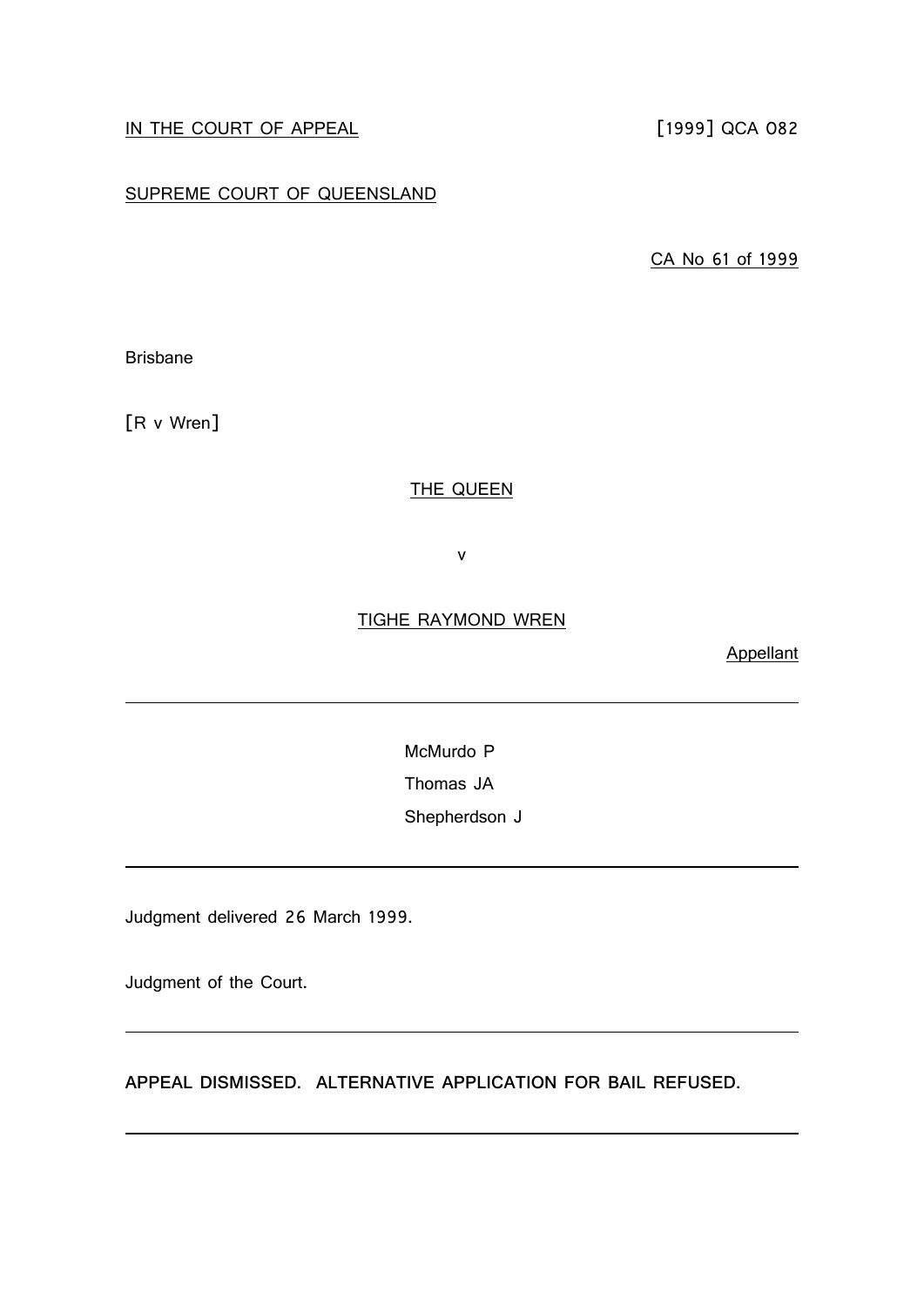**CATCHWORDS: CRIMINAL LAW - bail - jurisdiction under ss8, 10, 19** *Bail Act* **1980 (Qld) considered - when trial commences bail within sole province of trial judge until end of trial or sentence.**

Counsel: Mr AH Swindells for the appellant. Mr M Byrne QC for the respondent.

Solicitors: Reidy & Tonkin Solicitors for the appellant. Director of Public Prosecutions (Queensland) for the respondent.

Hearing Date: 12 March 1999.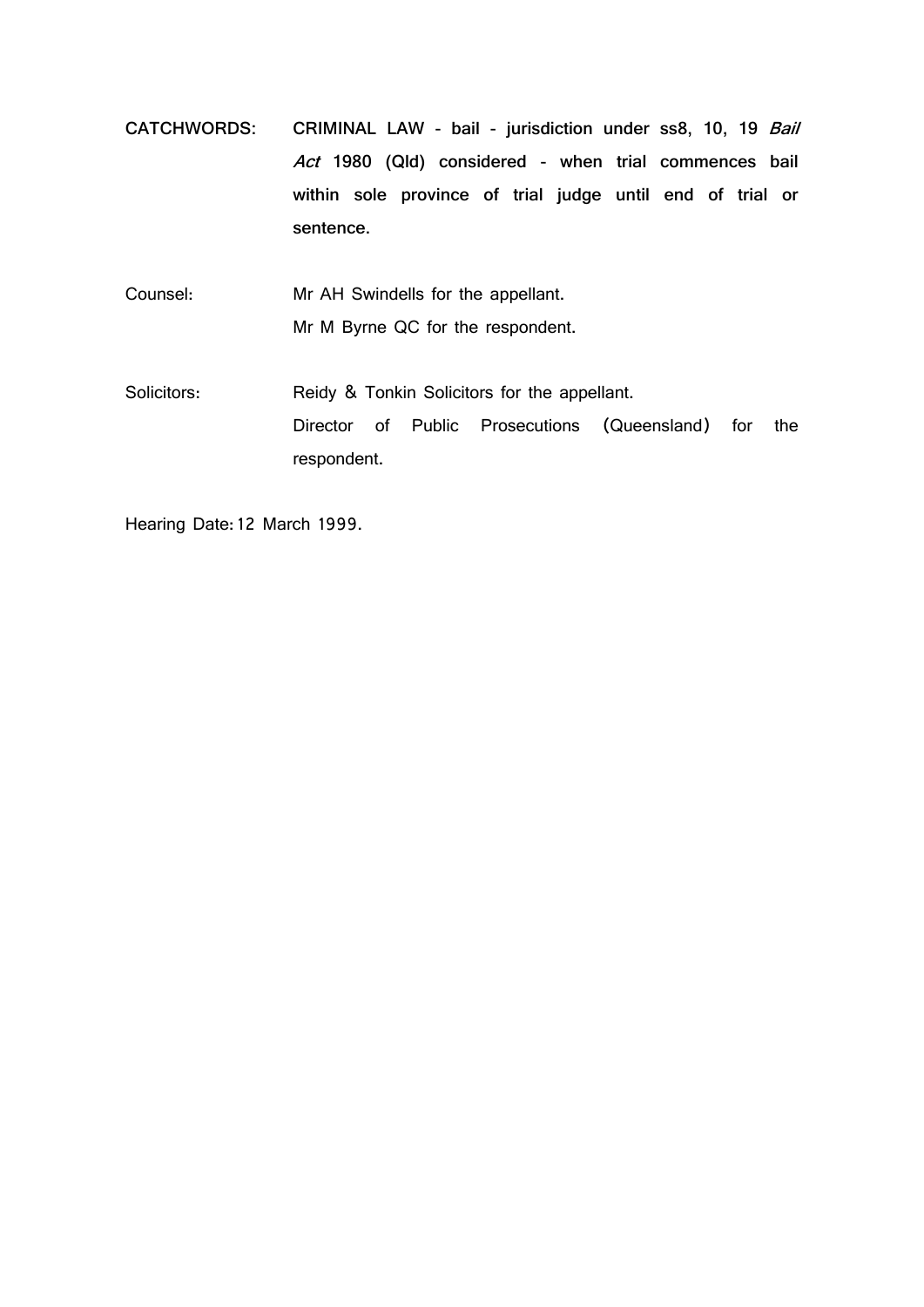#### **REASONS FOR JUDGMENT - THE COURT**

#### **Judgment delivered 26 March 1999**

1 On 12 March 1999 this Court dismissed an appeal "against dismissal of application for bail", indicating that it would deliver its reasons in due course. Bail had been refused initially by Howell DCJ and then by White J. The appeal was identified by counsel for the appellant as an appeal against the order of White J, and alternatively as a renewal of an application for bail before this Court.

2 On 11 March 1999 the appellant pleaded guilty to two counts before Howell

DCJ. The allocutus was administered, and the sentencing procedure commenced. Before it was completed however, his Honour expressed the view that a further report from Dr Whiteford (a psychiatrist) was desirable. In the event his Honour adjourned the matter for three weeks (to 1 April 1999) and remanded the appellant in custody. His Honour refused an application for bail.

3 The appellant then applied to White J under s19 of the *Bail Act* 1980 (Qld). Her Honour held that she had no jurisdiction to entertain the application and accordingly dismissed it. This was based upon her Honour's construction of s10 of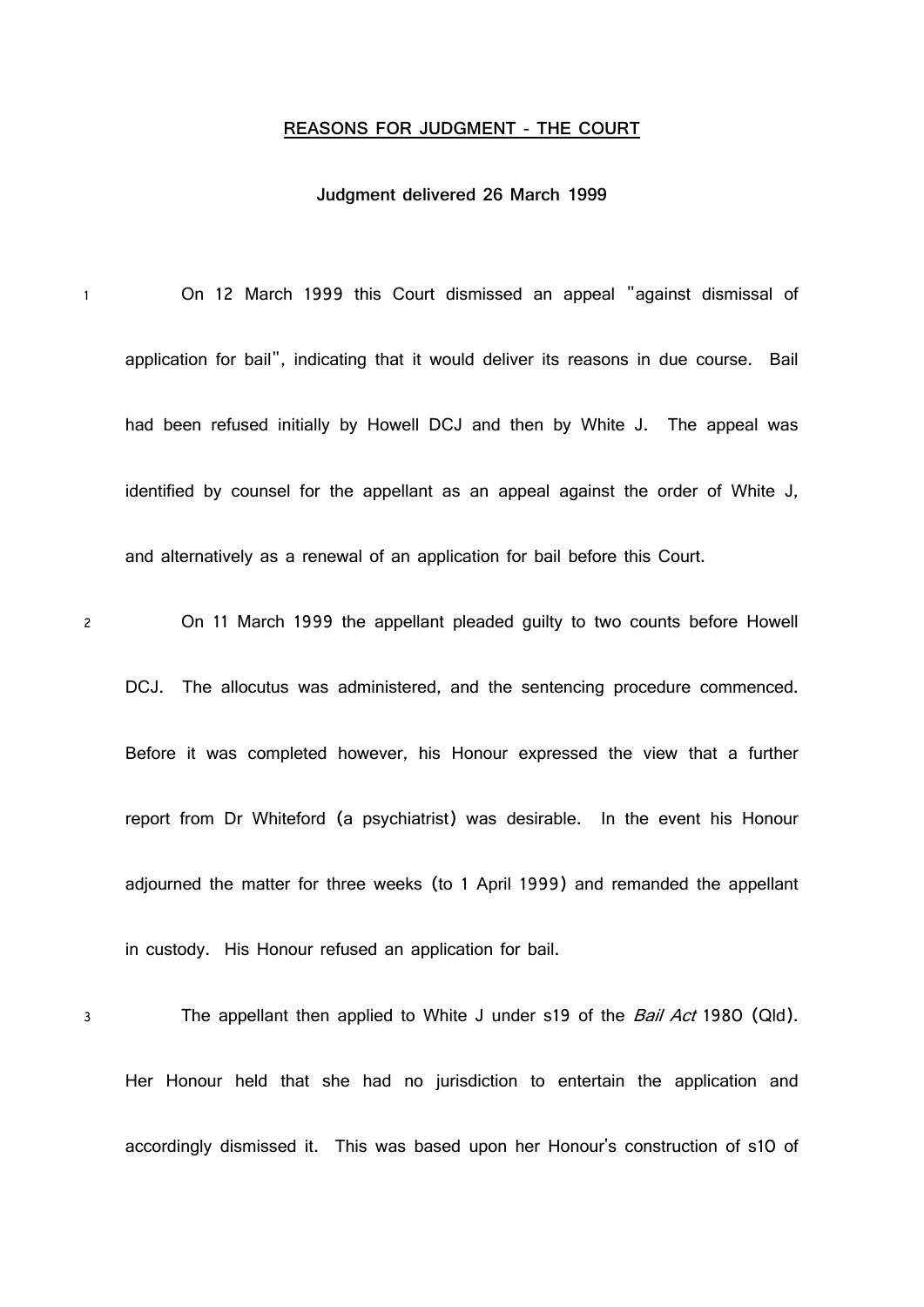the *Bail Act*. We think that her Honour was correct in this conclusion. Whilst at first glance ss10(2) and 10(3) might seem limited to applications for bail in jury trials, upon analysis those subsections are of wider application and include a case such as the present where there has been a plea of guilty and an application is made for bail in the course of the sentencing procedure.

4 The definition of "trial" in s6 of the Act is as follows:

""trial" means a proceeding wherein a person is charged with an offence on indictment and includes a proceeding wherein a person is to be sentenced".

5 Section 10, as originally enacted in the *Bail Act* 1980 was in the following

terms:

- "(1) The Supreme Court or a judge thereof may, subject to this Act, grant bail to a person held in custody on a charge of an offence or enlarge, vary or revoke bail granted to a person in or in connexion with a criminal proceeding whether or not he has appeared before the Supreme Court in or in connexion therewith.
- (2) Where the trial of a person has commenced in the Supreme Court or a District Court, the trial judge may in his discretion grant bail to that person notwithstanding that the person has been given in charge to the jury.

A decision as to bail made in accordance with this subsection by a trial judge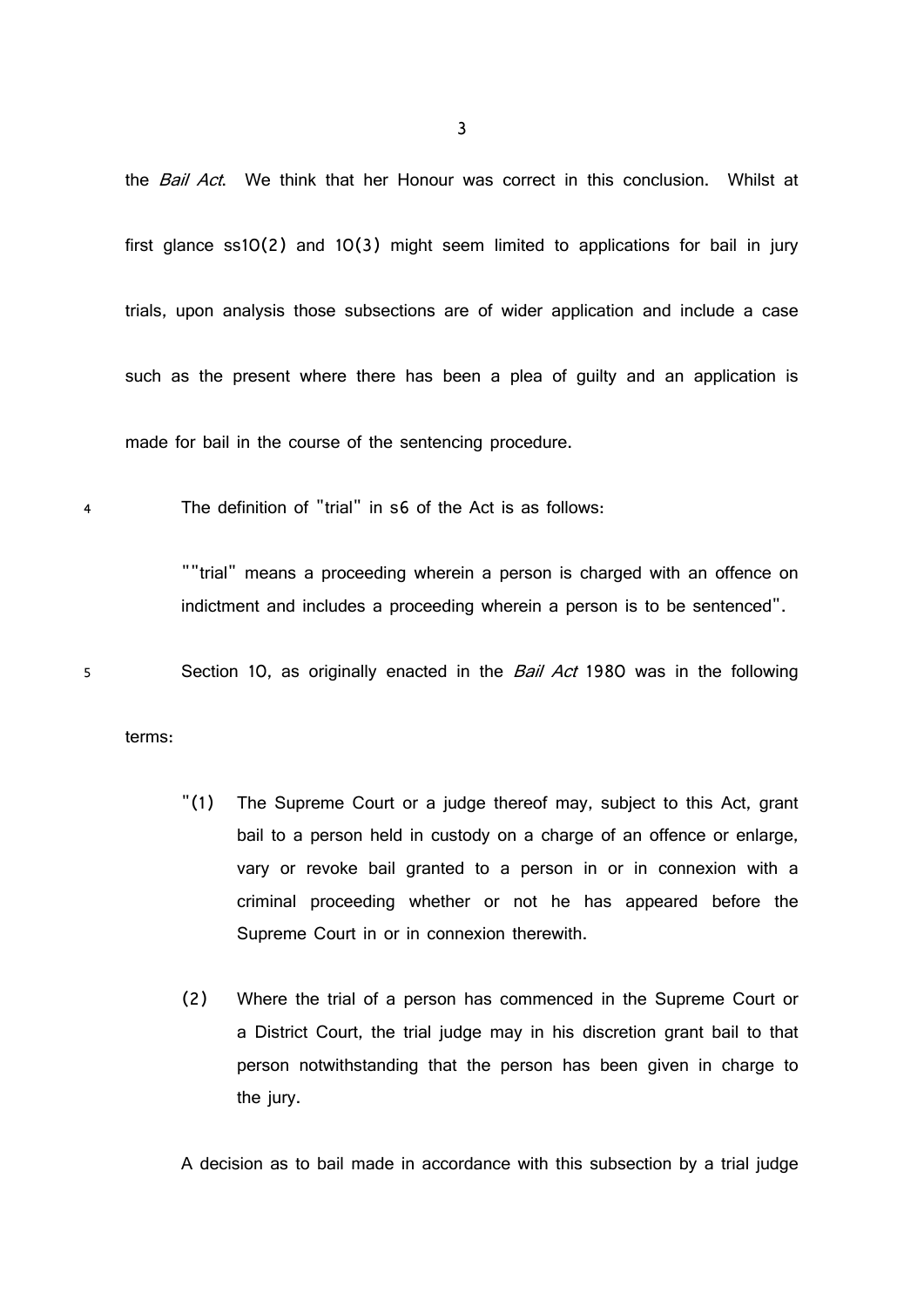shall be final and, notwithstanding this Act, a defendant in respect of whom such decision has been made shall not have the right to make a further application for bail in relation to the custody in which he is then held."

6 The *Bail Act Amendment Act* 1982 replaced the first paragraph of the above

s10(2) and subsequently the parliamentary draftsman has renumbered the final

paragraph as s10(3). In the result s10 now reads:

- "(1) The Supreme Court or a judge thereof may, subject to this Act, grant bail to a person held in custody on a charge of an offence or enlarge, vary or revoke bail granted to a person in or in connection with a criminal proceeding whether or not the person has appeared before the Supreme Court in or in connection therewith.
- (2) Notwithstanding that a person has been given in charge to the jury in connection with the person's trial commenced in the Supreme Court or a District Court the trial judge may in the trial judge's discretion exercise the powers conferred on a court by section 8(1) to grant bail to that person or to enlarge, vary or revoke bail already granted to the person.
- (3) A decision as to bail made in accordance with subsection (2) by a trial judge shall be final and, notwithstanding this Act, a defendant in respect of whom such decision has been made shall not have the right to make a further application for bail in relation to the custody in which the defendant is then held".

7 The last paragraph of s10 manifests the intention of entrusting to a trial judge

4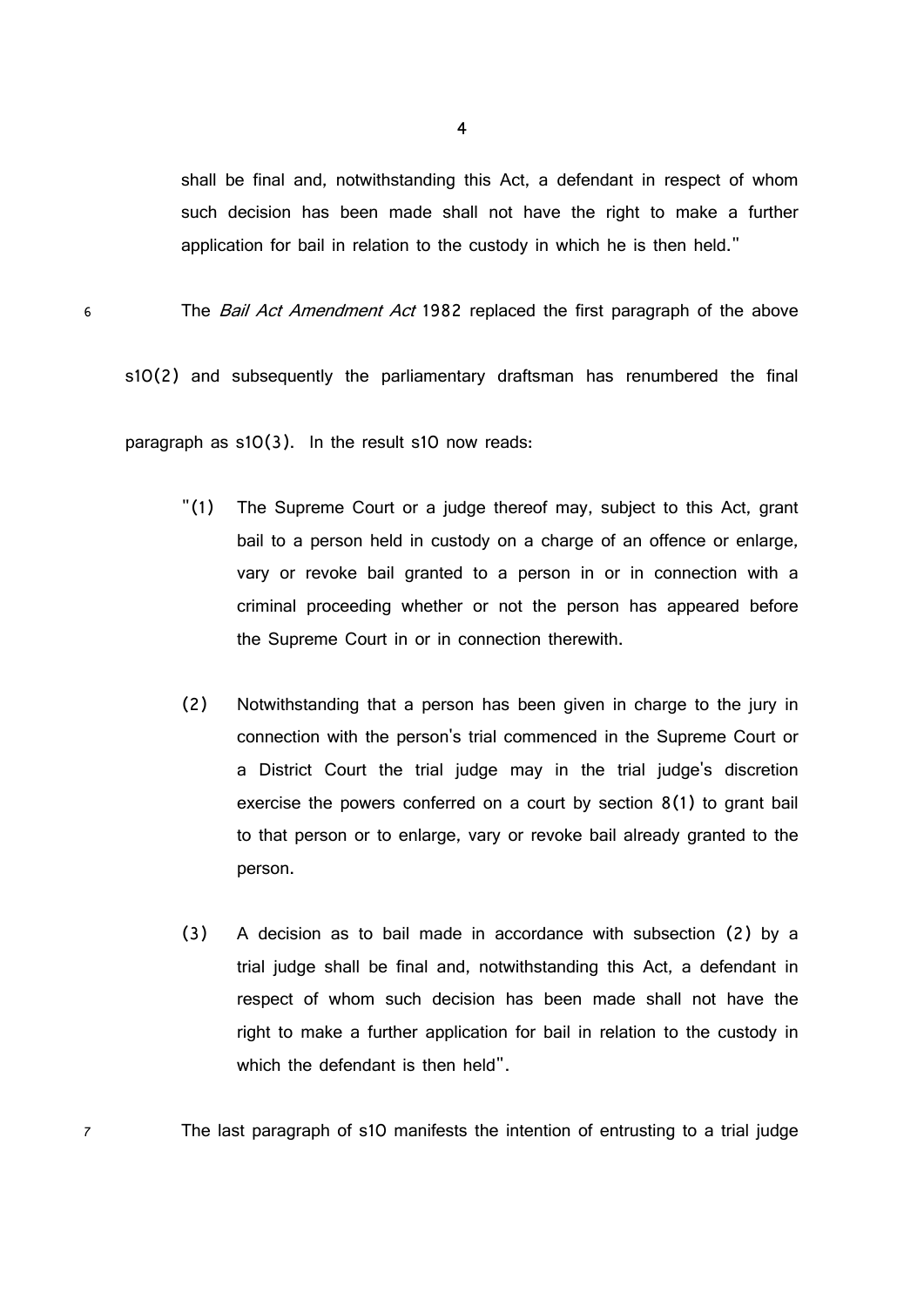the question of bail until such time as an accused is discharged or sentenced. It precludes both appeals and further applications for bail. The 1982 amendment seems to have been concerned with facilitating the ways in which the relevant trial judge could grant bail. The particular benefit conferred by the 1982 amendment was the power to *enlarge* bail as well as to *grant* bail which required a fresh order to be made and taken out. The altered position of the words "notwithstanding that a person has been given in charge to the jury" is a little perplexing, but apart from the conferring of the additional power just mentioned, nothing more seems to have been intended than a rearrangement of the words previously contained in the section. The Second Reading speech with respect to the 1982 amending Act certainly discloses no intention to alter the regime that has been described above, except by conferring the power to enlarge bail as well as grant it. The Minister's comments with respect to s10 were as follows:

"Some doubt has arisen as to whether the bail of an accused person can be enlarged by the Supreme or District Court after the accused surrenders into custody at the commencement of his trial.

The existing provisions of section  $10(2)$  provide the power for a court in that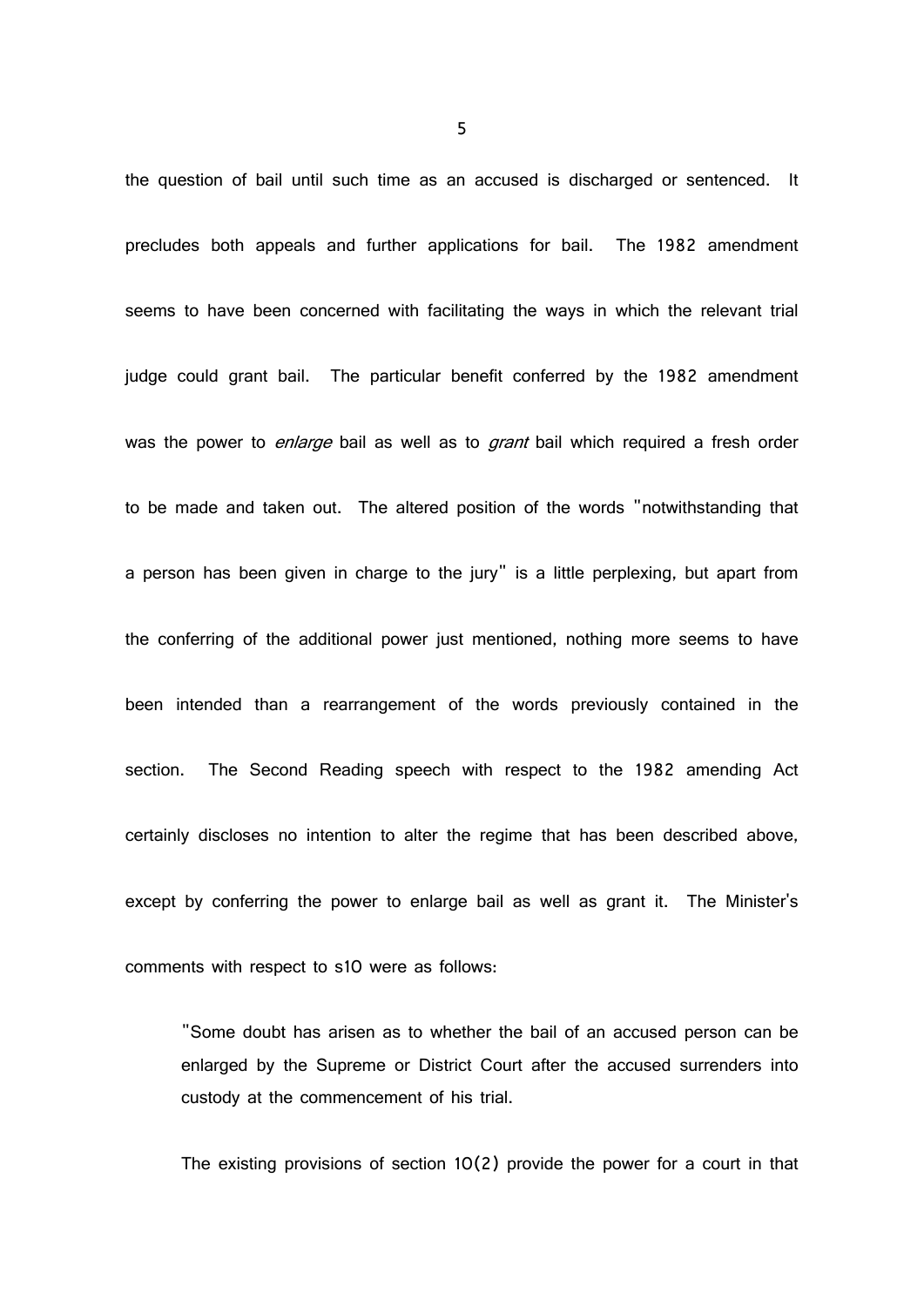circumstance to grant bail, and this Bill will clearly establish that the courts also have power to enlarge bail which has been effective for some time before trial. Thus, there will be no inconvenience to sureties or to court staff in preparing new bail documents where an accused has obviously honoured his bail in the past. The courts, of course, have power to revoke or vary bail should the circumstances demand".<sup>1</sup>

8 The wide powers of courts to entertain applications for bail conferred by ss 8 and 19 of the *Bail Act* must be read as subject to the limitation imposed by s10. The submission of Mr Swindells that as s19 is "later" than s10 it must override s10, is misconceived.

9 The above construction is consistent with *R v Hughes <sup>2</sup>* which recognises the right to renew bail applications to different courts, including to the Full Court between committal and trial. It also conforms with *Edwards* 3 in which McPherson J recognised that s10(2) of the *Bail Act* excludes such a right once the trial has commenced. Section 10(2) is a legislative recognition of the desirability of orderly

6

<sup>1</sup> Vol 288 QPD, 2 September 1983, p813.

<sup>&</sup>lt;sup>2</sup> [1983] 1 Qd R 92.

 $3$  [1989] 1 QdR 139.